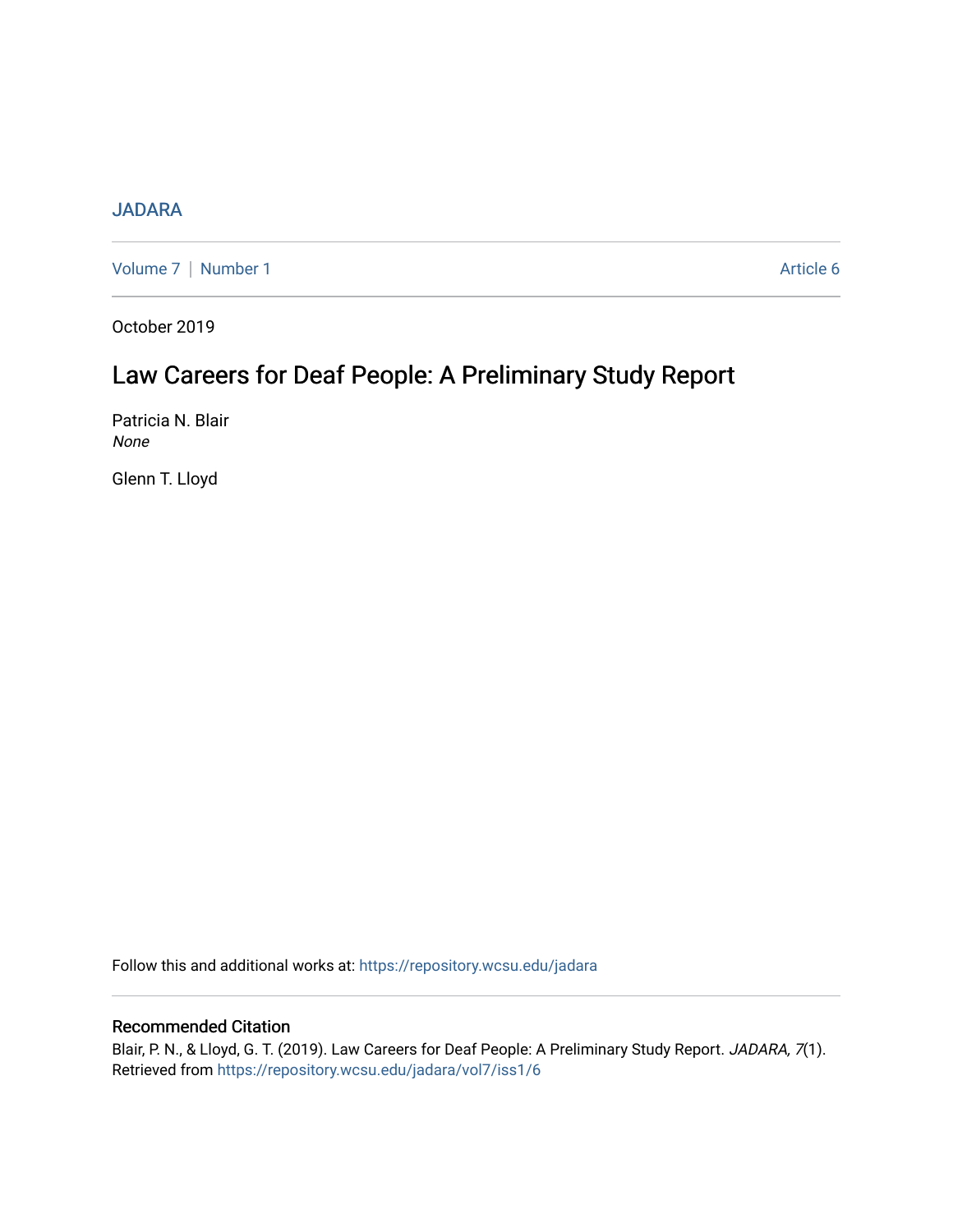# LAW CAREERS FOR DEAF PEOPLE: A PRELIMINARY STUDY REPORT

### PATRICIA N. BLAIR, J.D., LL.M. and GLENN T. LLOYD, Ed.D.

In May of 1972, the Wayne State University Law School, Detroit, Michigan, received a grant to undertake a Feasibility Study on Careers in Law for the Deaf. The first phase of the Study is now complete, and the purpose of this paper is to report on the results.

Patricia N. Blair, Associate Professor of Law at Wayne State University, was named Project Director with primary administrative and coordinating responsibilities. L. Deno Reed, Sc.D., serves as Project Officer and Boyce R. Williams as Project Manager, both representing the Social and Rehabilitation Service of the Department of Health, Education, and Welfare. An advisory committee to work on the Project was also named and consists of the above people plus Ms. Edna Adler, Office of Deafness, RSA; Paul D. Borman, Assistant Dean, Wayne State University Law School; Ray L. Jones, Ed.D., California State University, Northridge; Glenn T. Lloyd, Ed.D., New York University; Wanda Milbum, Ph.D., University of Michigan; the Honorable Joseph J. Pemick, Judge of Probate, Wayne County, Michigan; George Propp, Ed.D., Northwestern University; and Robert M. Werdig, Jr., Assistant U.S. Attorney for the District of Columbia.

The first meeting took place at the Wayne State Law School in Detroit, Michigan, on September 25 and 26, 1972. The purpose of the meeting was to define the scope of the study and to establish objectives. The agreed-upon objectives were as follows:

1) To identify the nature and extent of the problems likely to be encountered by a deaf law student in his educational programs.

Mrs. Blair is an Associate Professor of Law at the Wayne State University Law School. Dr. Lloyd is Associate Director of the Deafness Research & Training Center, New York University.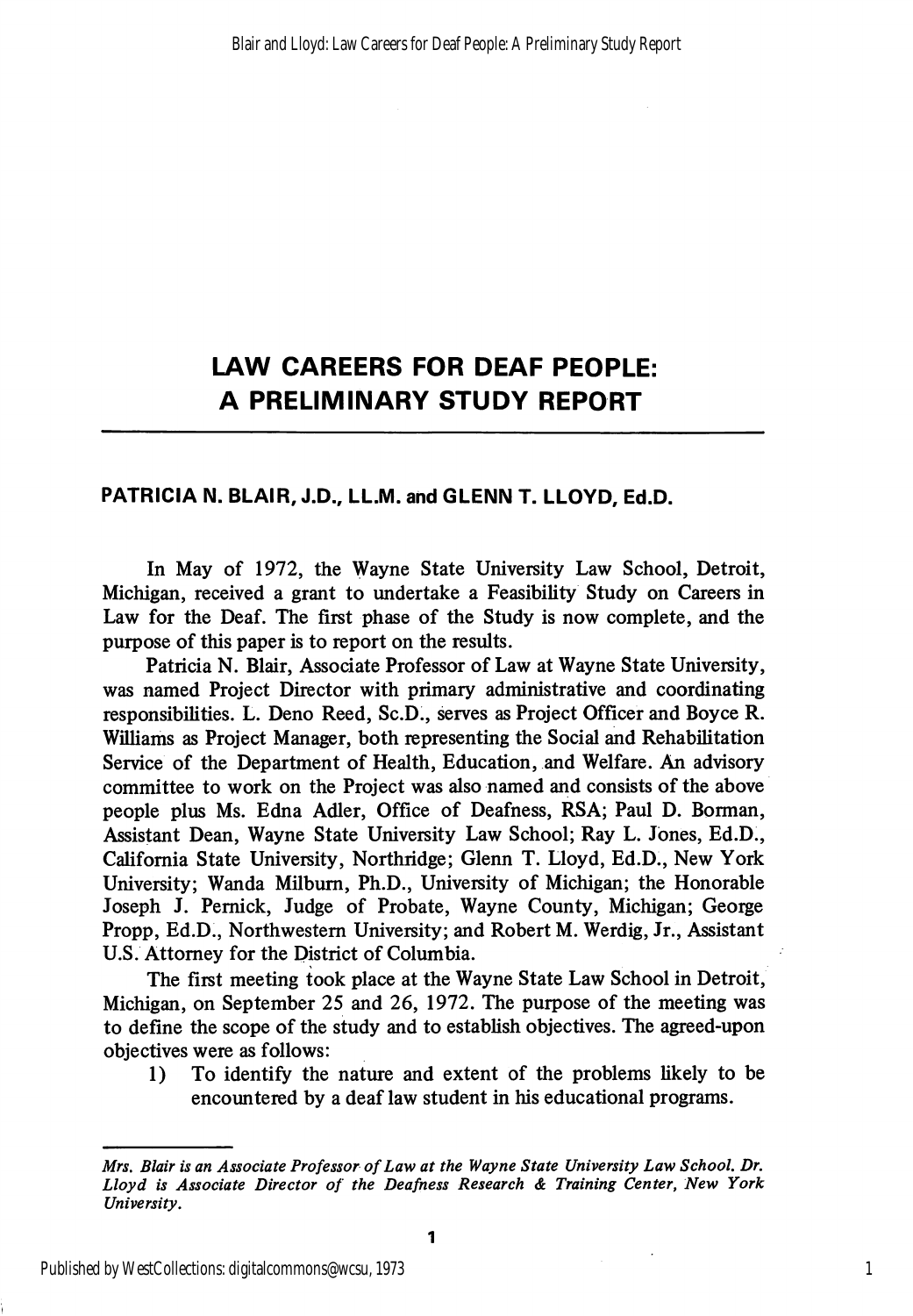- 2) To fonnulate a plan of action which would attempt to minimize the problems.
- 3) To identify the nature and extent of problems which might arise in connection with interpreter utilization in the classroom.
- 4) To identify the specific competencies an interpreter must possess in order to ensure accurate relaying of the classroom instruction and discussion.
- 5) To determine specialized vocabulary which requires new signs and to plan for training of interpreters in the specialized vocabulary.
- 6) To identify other services which would be important to ensure maximum academic benefit for the deaf law student.
- 7) To determine the desirability and adwsability of utilizing criteria in place of, or in addition to, the usual entrance criteria of the Wayne State University Law School.

A number of problems were identified, at least potentially, which could inhibit the academic opportunity for deaf students and a number of sug gestions for resolving these problems were set forth. Many of the problems were similar to those encountered by other programs which have deaf stu dents in college classes with hearing students. Procedures already proven to be beneficial in other such programs were examined and included as parts of the tentative approaches which would be utilized. At the same time, it was recognized that it would be impossible to plan for every contingency and a flexible plan would be essential.

The major effort of the committee during the initial meeting was to determine ways and means of recruiting "qualified" deaf people to take the Law School Admissions Test (LSAT), administered by the Educational Testing Service (ETS), Princeton, New Jersey, and to have the results sub mitted to Wayne State University Law School. At this meeting, the com mittee also agreed that the standard criteria for acceptance into WSU Law School would be applied to the results received.

Due to the fact that the first meeting of the advisory committee for the Project took place in late September of 1972, and that Wayne State Uni versity Law School's acceptance of application deadline was April 15,1973, the only realistic test date for those wishing to participate in the Project was December 16, 1972. A later test date (February 10, 1973) was available, but seemed to be too near the April 15 deadline for the advisory committee to have an adequate opportunity to analyze the LSAT scores.

After selection of the test date, the committee formulated a plan for the dissemination of information explaining the possibility of deaf persons being eligible for admission to law school and soliciting applicants for the LSAT. An announcement in the form of a newsletter was drafted by the committee and subsequently distributed by the National Association of the Deaf.

2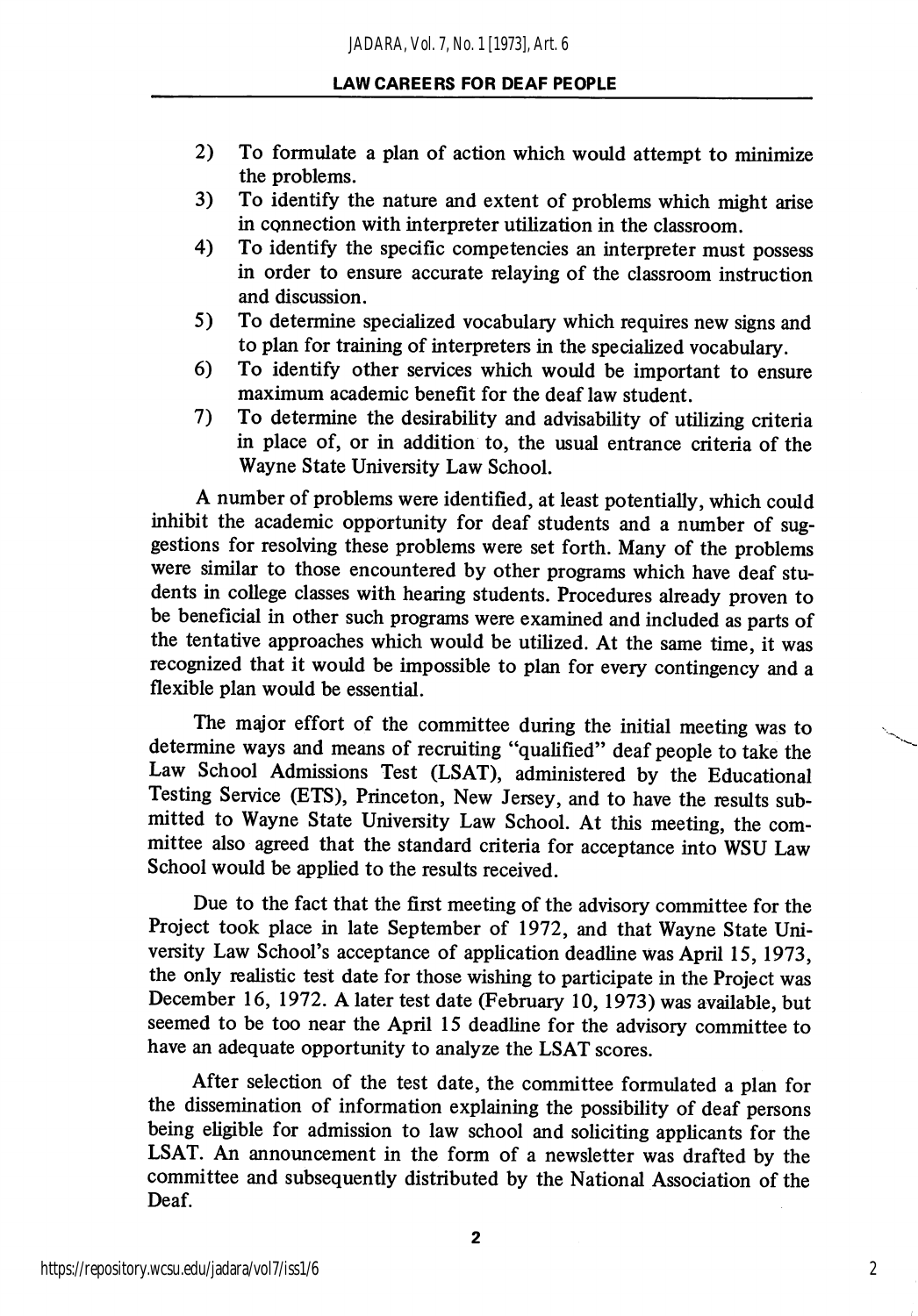### LAW CAREERS FOR DEAF PEOPLE

Even with the assistance of the National Association of the Deaf, how ever, time considerations handicapped the committee in its recruitment of qualified deaf applicants for the LSAT. In order for a person to take the LSAT on December 16, 1972, ETS had to receive his or her application by November 24, 1972. Moreover, if special assistance, such as an interpreter, would be required during the course of the LSAT, ETS had to receive the application to take the test by November 8, 1972. These ETS application deadlines meant that the advisory committee for the Project had less than  $7\frac{1}{2}$  weeks in which to publicize the Project and encourage qualified deaf applicants to participate by taking the LSAT. Additionally, deaf persons, once acquainted with the Project, had only a limited time to consider whether to participate in the Project and to file their applications with ETS if they wished to take the LSAT on December 16, 1972.

Nevertheless, 100 deaf persons did respond to the NAD news release and indicated that they wished either to participate in the Project or to receive further information so that they might decide whether to participate. Of these initial 100 contacts, 33 informed Professor Blair that they were planning to take the LSAT, with LSAT scores for 25 ultimately being re ported to Wayne State University Law School. The small number of test scores actually reported was neither unexpected nor disheartening to the committee in view of the limited time element. Another aspect of the Project, however, was unexpected.

One of the conditions specified for eligibility to take the LSAT under the Project auspices was that the deaf person must possess a baccalaureate degree, or be a college senior, and have an overall grade point average of B or better for undergraduate studies. Of the 25 scores reported to Wayne State University Law School, five were reported without the grade point average (GPA). Twenty scores were reported with the GPA and of that 20, nine did not meet the "B" average criterion. Three of the remaining 11 scores (or about 27 per cent), when viewed in conjunction with the deaf person's GPA, were high enough so that the overall result was deemed positive by the committee. Even the three participants who received the highest admissions factor (a combination of GPA and LSAT scores), however, failed to meet the admissions criteria for the 1972 Wayne State University Law School entering class. In view of the fact that the trend of the admissions criteria has been consistently upward for Wayne State University Law School, the committee concluded that none of the participants would qualify for admission to the Law School for the 1973-74 school year. Still, the top three participants had earned admissions factors which were sufficiently high to justify the committee in notifying each of the three that application to another law school might very well receive favorable action.

Additionally, the committee felt that results of this first hurried effort were positive enough for a repeated effort and plans to conduct the same

3